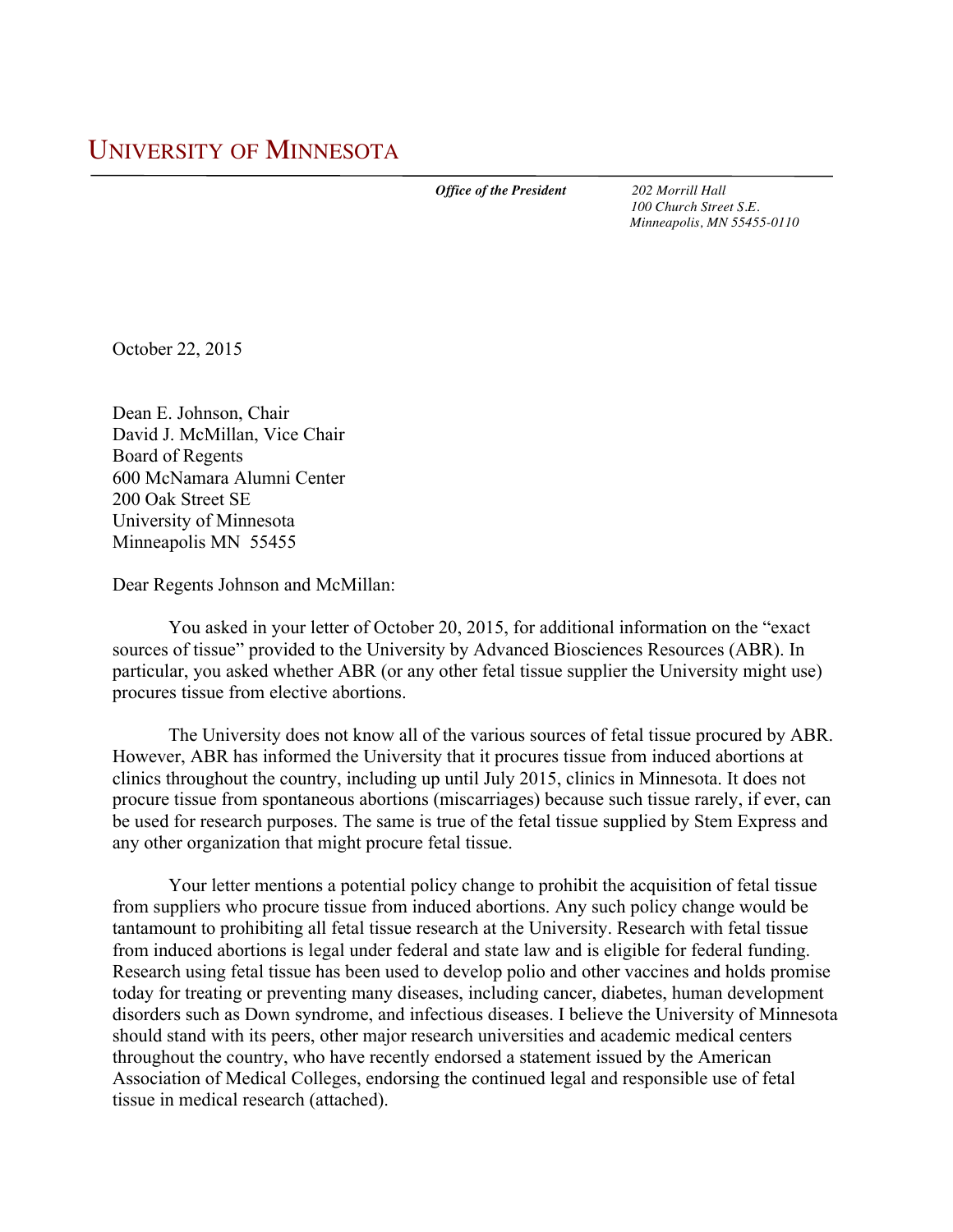*Regents Johnson and McMillan October 22, 2015 Page 2*

Thank you for your interest in understanding this complex issues. Please do not hesitate to contact me or Vice President Herman if you have additional questions.

Sincerely,

alle

Eric W. Kaler President

EWK:ap

Attachment

c: Members of the Board of Regents Brian Steeves, executive director, Board of Regents Brian Herman, vice president, Research Brooks Jackson, dean and vice president, Medical School and Academic Health Sciences William Donohue, General Counsel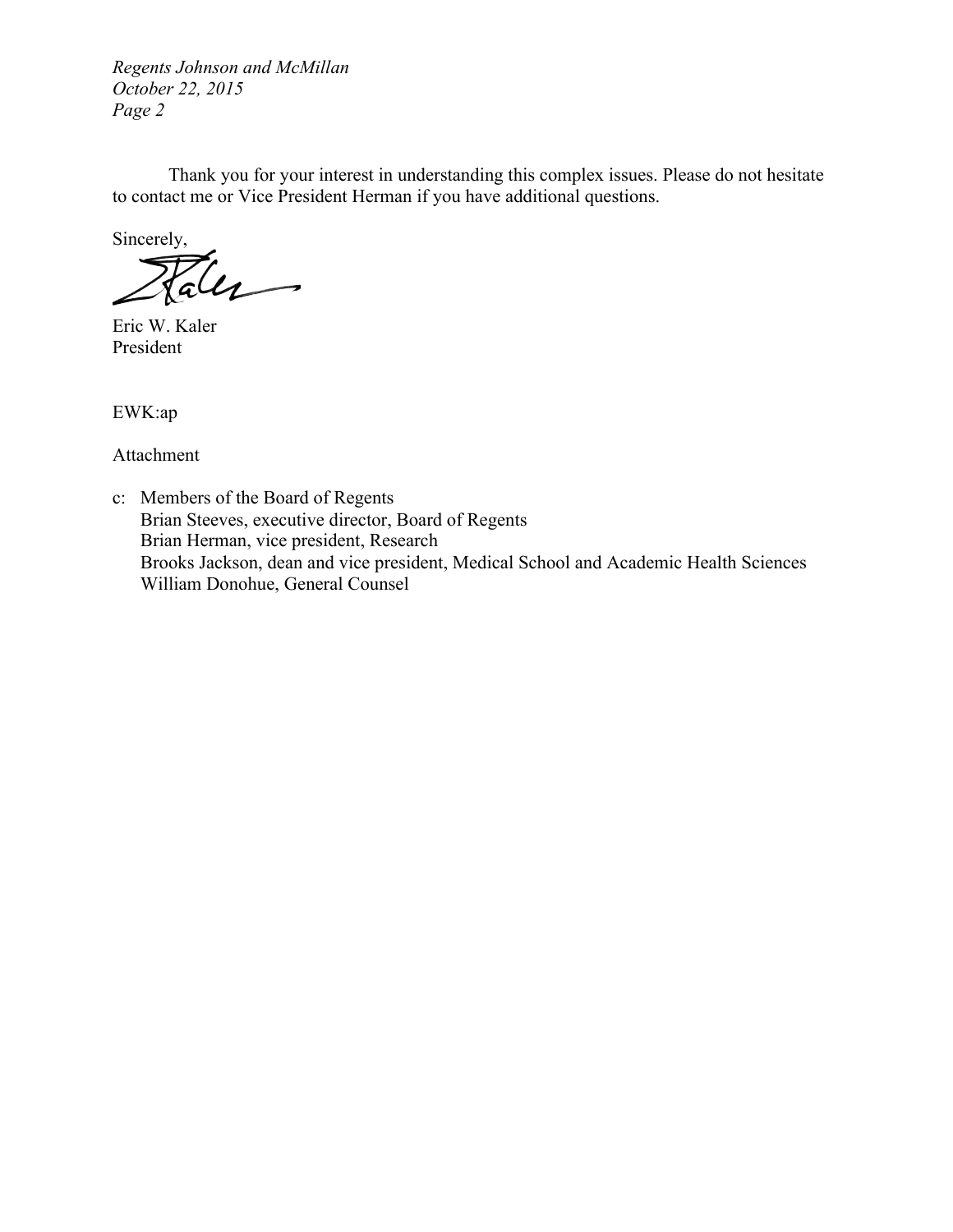

**Association of** American Medical Colleges<br>655 K Street, N.W., Suite 100, Washington, D.C. 20001-2399 T 202 828 0400 www.aamc.org

October 20, 2015

As leading academic medical centers and scientific societies whose medical scientists conduct life-saving research, we have grave concerns about legislative proposals to restrict the use of fetal tissue for research.

From therapies for end-stage breast cancer, diabetes, and Parkinson's disease to a promising vaccine for Ebola, vital medical research depends on continued use of fetal tissue under current laws and regulations. Fetal tissue continues to be an important resource for biomedical research. Fetal tissue is used when scientists need a cellular system that is less differentiated than adult cells. According to the U.S. Department of Health and Human Services, "fetal tissue continues to be a critical resource for important efforts such as research on degenerative eye disease, human development disorders such as Down syndrome, and infectious diseases, among a host of other diseases." Since the 1930's, fetal tissue has been used in a broad range of research that has led to lifesaving discoveries. In the past, human fetal tissue research has been critical in establishing permanent cell lines for use in vaccine research for diseases such as polio, hepatitis A, measles, mumps, rubella, chickenpox, and rabies. These established cell lines are currently being used to develop an Ebola vaccine.

Legislative proposals that halt research from cells already developed from fetal tissue and/or restrict scientists' access to new tissue or cell lines would have serious downstream consequences:

- They would limit new research on vaccines not yet developed, for treatments not yet discovered, for causes of diseases not yet understood.
- Some research questions cannot be answered using previous cell lines that have been immortalized; such proposals would prevent research that requires tissue that has been obtained more recently.
- Such proposals would restrict research only to organs or tissues for which cell lines currently exist, preventing new avenues of research exploring differences between tissue types.
- Such proposals would restrict access to new tissue necessary for the development and validation of novel research tools and technologies – essential to cutting-edge research.
- Organs and tissues are not just composed of a single type of cell, but rather an environment of multiple cell types; proposed restrictions would prevent scientists from studying the behavior of cells as they exist in our bodies.

As a prominent bioethicist has observed, the legal and ethical rules enforced for fetal tissue donation are similar in many respects to the ethics of organ donation. The ability to donate fetal tissue for medical research is not linked to an increase in the number of abortions practiced. Nor can we reasonably expect a limitation on fetal tissue donation or research to reduce the number of abortions. Rather, it will prevent the use of tissue that would otherwise be destroyed, hindering efforts to better understand, diagnose, and treat diseases.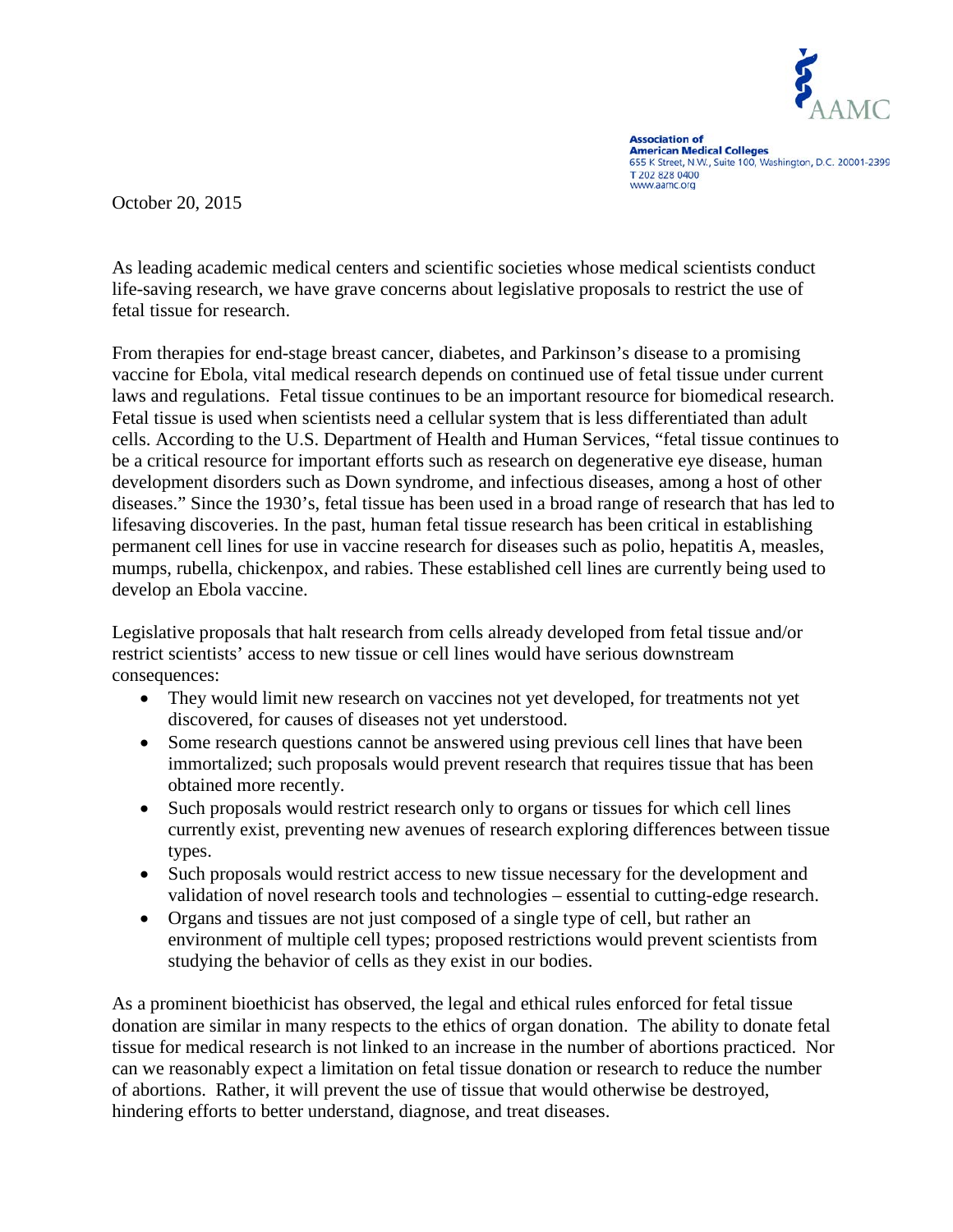We understand and share some of the concerns that have been raised in response to recent headlines, and our institutions endorse strong ethical practices that will address these concerns without shutting down vital research. We oppose any efforts to profit from the sale or distribution of human fetal tissue. Additionally, we embrace the best ethical practices that separate the decision to have an abortion from the decision to donate tissue for research.

As physicians and scientists, we work every day to save and improve lives. We urge lawmakers to support our ability to continue this important work by rejecting any proposals that restrict access to fetal tissue for research that has the potential to save countless lives.

American Society for Reproductive Medicine Association of Anatomy Cell Biology and Neurobiology Chairs Association of Medical School Microbiology and Immunology Chairs Association of University Radiologists Beth Israel Deaconess Medical Center Boston Children's Hospital Boston University School of Medicine California Northstate University College of Medicine Cedars-Sinai Medical Center Children's Hospital Los Angeles Columbia University Medical Center Duke University School of Medicine Feinberg School of Medicine, Northwestern University Florida Atlantic University Harvard University Jacobs School of Medicine and Biomedical Sciences at the University at Buffalo Johns Hopkins University Loma Linda University School of Medicine Marshall University Joan C. Edwards School of Medicine Medical College of Wisconsin Michigan State University College of Human Medicine Mount Sinai Health System NYU Langone Medical Center The Perelman School of Medicine at the University of Pennsylvania Research!America Roy J. and Lucille A. Carver College of Medicine at the University of Iowa Rutgers Robert Wood Johnson Medical School Stanford University School of Medicine Stony Brook Medicine SUNY Upstate Medical University College of Medicine Temple University School of Medicine Tufts University School of Medicine Tulane University School of Medicine Universidad Central del Caribe University of Alabama School of Medicine University of Chicago University of Colorado School of Medicine